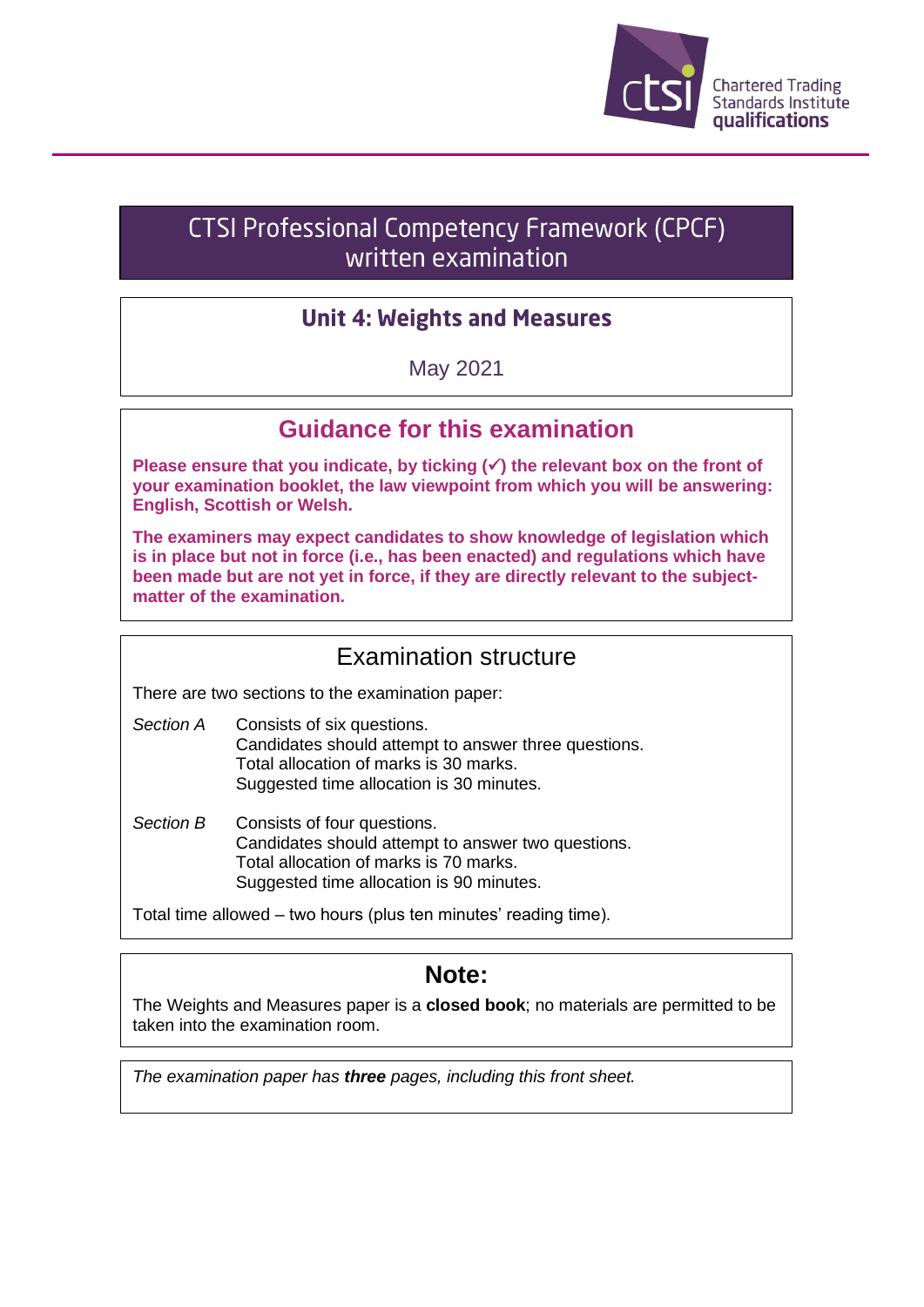**Exam:** Unit 4: Weights and Measures **Exam cycle:** May 2021

**Time:** 10:00 – 12:00 **Max:** 100 marks

**Date:** 12 May 2021 **Reading time:** 10 minutes

### **Section A Candidates should attempt to answer three questions - Total of 30 marks.**

1. Explain the difference between 'Type P' software and 'Type U' software in the context of legal metrology. What type of software identification would you expect to see on a programmable weigh-price labeller?

(10 marks)

2. What conformity assessment mark, supplementary metrology marks and other inscriptions would you expect to see on a capacity serving measure that had been imported, after 1<sup>st</sup> January 2021, from a manufacturer in Spain, to a bar supplies wholesaler, in your authority? The Spanish manufacturer is approved by a Spanish notified body to module E1 (Quality Assurance of Final Instrument Inspection and Testing) of Directive 2014 /32.

Advise the wholesaler if he can continue to supply these capacity serving measures to his customers in the UK next year. Explain your answer.

(10 marks)

- 3. What is the general clause on load cells? Explain the criteria that must be met to meet this general clause. (10 marks)
- 4. Outline the circumstances when a GB manufacturer of a material measure of length would apply a UKNI mark.

Would the same requirement apply to a Far Eastern manufacturer of a material measure of length that has been placing these instruments on the EU27 market using a Dutch notified body and wishes to supply them to a wholesaler in Northern Ireland?

What are the responsibilities of the wholesaler?

5. For the purposes of the GB, what is a Declaration of Conformity and what should it contain? Contrast this with a Certificate of Conformity.

(10 marks)

(10 marks)

6. What is standard temperature compensation? Briefly explain how you would initially conformity assess a liquid fuel measuring instrument that has standard temperature accounting fitted.

(10 marks)

## **Section A total of 30 marks.**

**End of Section A.**